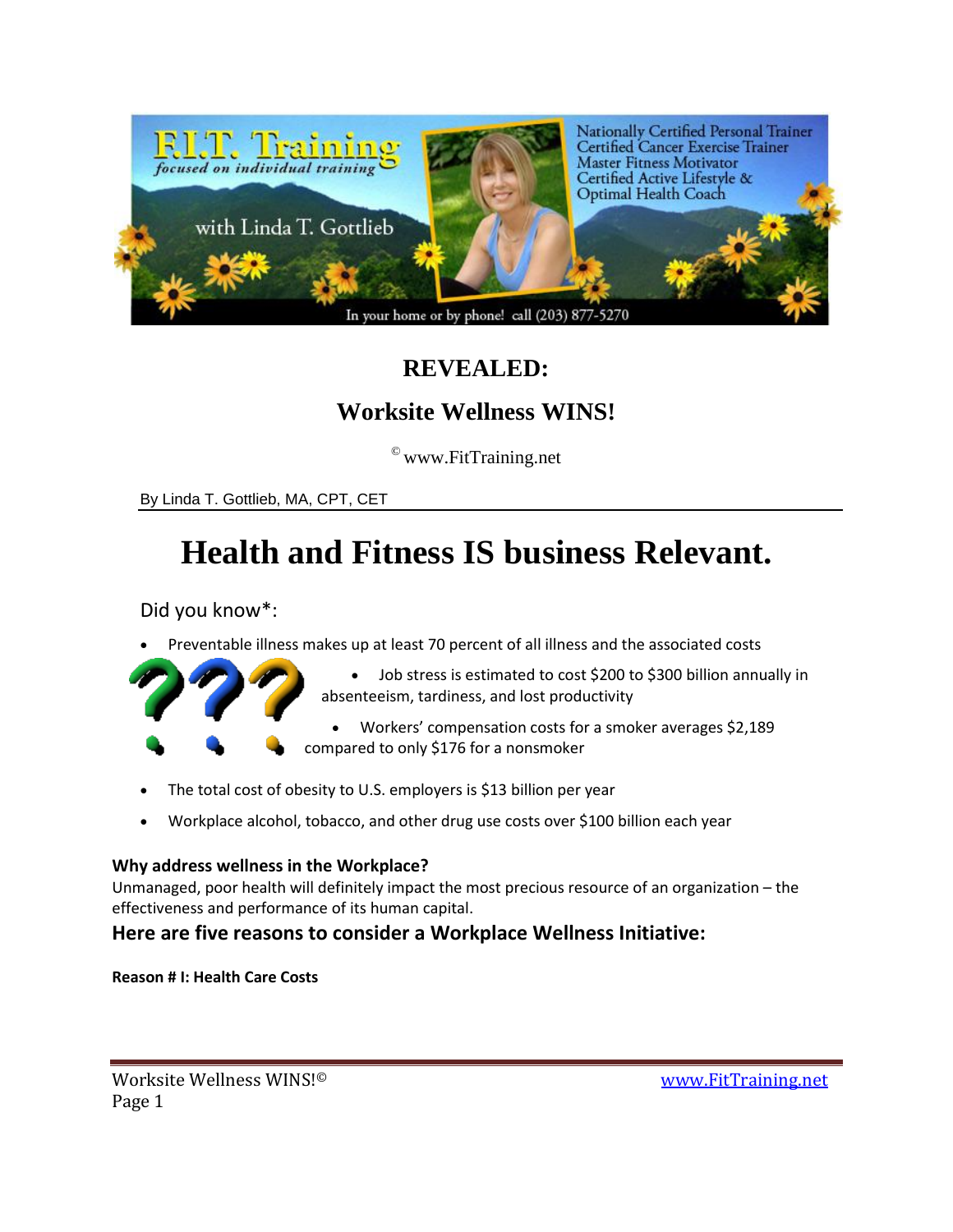We spend over \$1 trillion dollars in this country on health care, far more than any other nation in the world. *The average annual health care cost per person in the United States far exceeds \$3,000 - lifetime costs per person is approximately \$225,000.* 

However, because much of these costs are linked to lifestyle health habits, it is possible for employers to take positive action toward reducing health care utilization and containing costs by investing in worksite wellness or health promotion programs.



#### **Reason # 2: Most Illnesses Can Be Avoided**

The leading causes of illness are largely preventable. Experts suggest preventable illnesses make up approximately 70% of all illness and associated costs in the United States. Behind these illnesses are preventable factors including tobacco use, high-risk alcohol **consumption**, sedentary lifestyles, stress and poor nutritional habits.

By leveraging a strong and the strong and the strong and the strong wellness/health promotion initiative, employers can take important steps toward preventing unnecessary sickness and death. *This is why so many business leaders are attracted to the idea of developing a* 

*health promotion program; you may even save some money in the process.* 

#### **Reason #3: The Work Week is Expanding and Productivity is Decreasing**

A Harvard study reports the typical American now works 47 hours a week - 164 more hours than only 20 years ago. And, if this present trend continues they suggest that an average person would be on the job 60 hours a week - for an annual total of 3,000 hours a year.

Digital devices tether millions, all but erasing the traditional and sacred boundaries of work. Where fit and healthy team members are productive the entire day, unfit workers operate at 50% decreased productivity the last two hours of their work day.

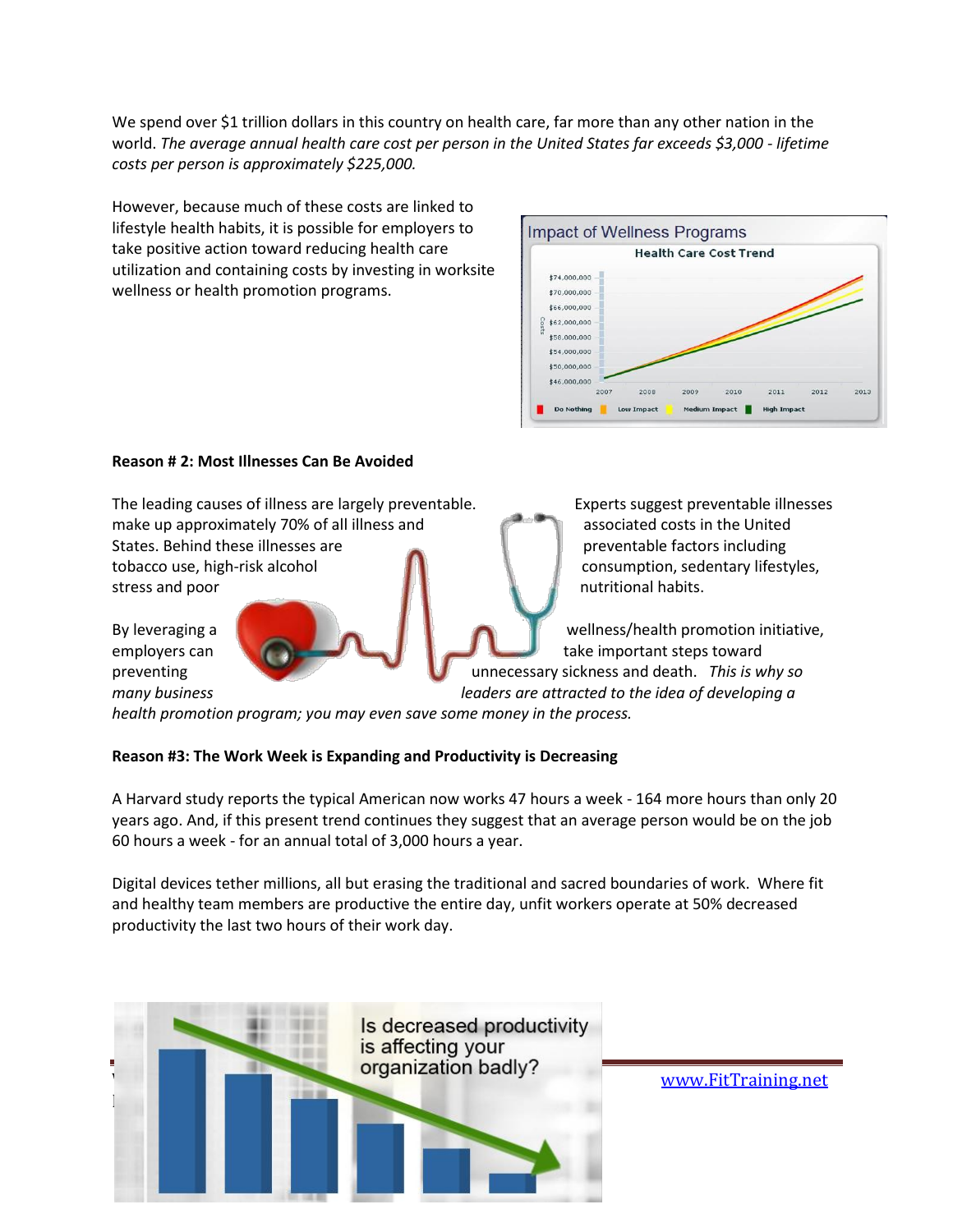*Having a fit and healthy team member delivers a 12.5% productivity boost over an ill or physically deconditioned individual.*

#### **Reason # 4: The Technology Revolution is On**

Since 1983, American businesses have added some 25 million new computers to their operations. That doesn't count other digital devices, including smart phones, iPad's and digital recording and projection devices that we depend on, daily.

Our increased reliance on technology has introduced a new list of new health concerns including

repetitive stress injuries, low back problems, and compromised vision. *In addition, because almost one-third of the workforce now spend most of their*  day seated at their desks and then continues their **the continues of the continues of the continues of the continues of the continues of the continues of the continues of the continues of the continues of the continues of** *inactivity at home (sitting an average of 9.3 hours per day); sedentary per day); sedentary lifestyles have become a universal concern of epic proportion.* 

Left unaddressed, these issues can have a serious in the case of the serious impact in terms of the health of employees and the company checkbook. While checkbook. While not a panacea, a well-designed wellness initiative can also help to address also help to address some of these concerns.





#### **Reason # 5: Employee's Stress Levels are Increasing**

In a recent nationwide poll, 78% of Americans describe their jobs as stressful. The vast majority indicated that their stress levels have worsened over the past ten years.

Left unchecked, high levels of organizational stress will take a very real toll on a business. From increased accidents, to reduced productivity, unnecessary absenteeism or presenteeism, to increased medical care costs, stress is devastating in its impact.

*Increasingly, more and more business leaders are tapping into health and fitness educators to create and manage wellness promotion programs as a means of reducing, managing, and in some instances, even eliminating harmful stressors.*